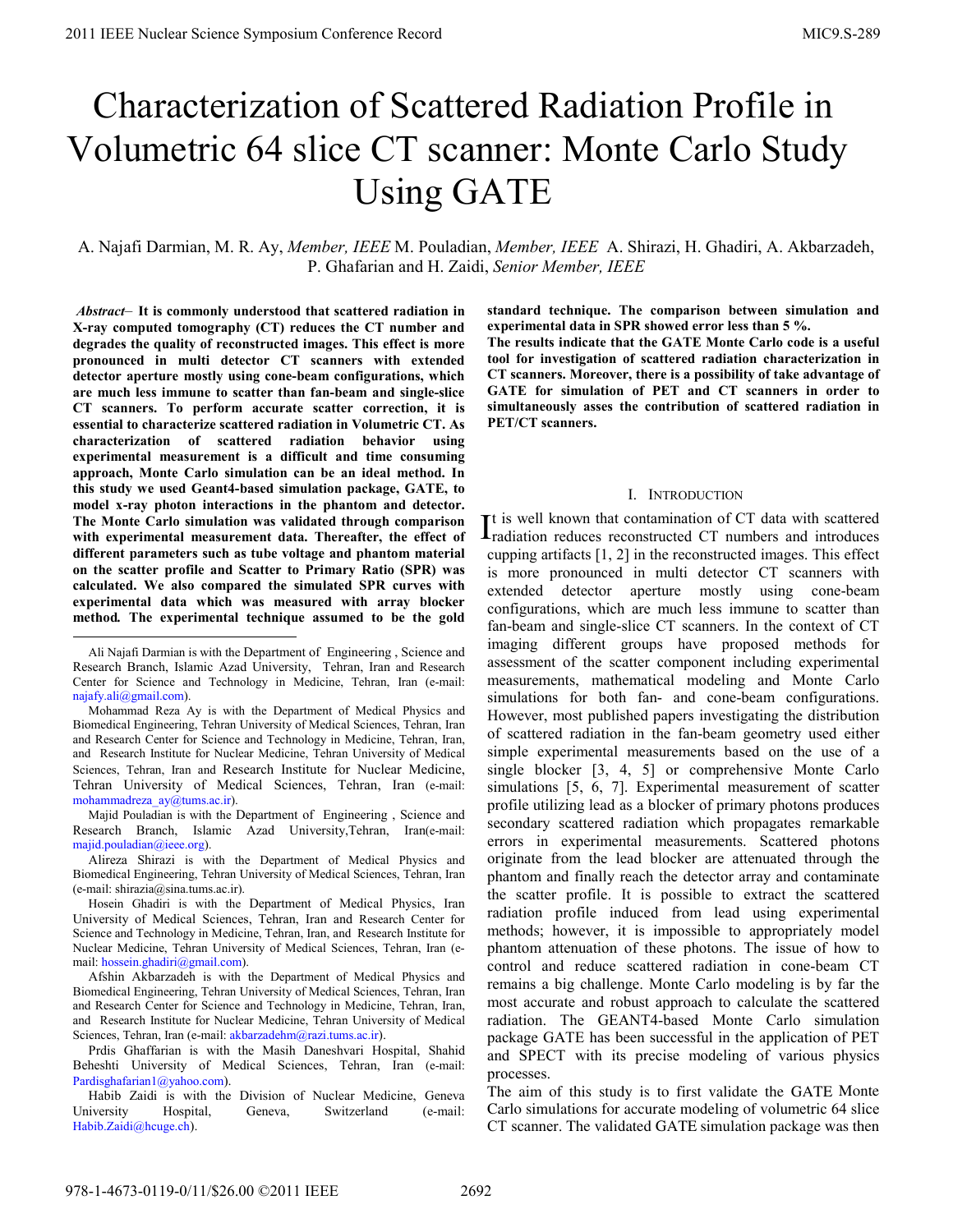used to characterize the scatter to primary ratio for a range of x-ray energy spectra, varying isocenter to detector distances, and various phantom size and density. Simulation conducted to investigate scatter from a realistic, in order to determine the characteristics of various scatter components which cannot be separated in measurements.

## II. MATERIAL AND METHOD

## *A. Volumetric 64 slice CT System*

The simulated CT scanner in this study was GE LightSpeed VCT64-slice cardiac CT scanner (GE Healthcare Technologies, Waukesha, WI). This third generation CT scanner has 540 mm source to isocenter and 950 mm source to detector distance, 58,368 individual elements arranged in 64 rows of 0.625 mm thickness at isocenter, each containing 888 active patient elements and 24 reference elements with Highlight (Y2Gd2O3:Eu) ceramic scintillator. The scanner is equipped with the Performix Pro Anode Grounded Metal-Ceramic Tube Unit which uses 56 degree fan angle, 7 degree target angle and minimum inherent filtration of 3.25 mm Al and 0.1 mm Cu at 140 kVp.

# *B. Phantoms*

Two cylindrical phantoms were used for simulation and experimental measurments. The small phantom was water phantom with a wall made of Perspex material. The external diameter of this phantom is 215 mm and its wall thickness is equal to 6 mm. The large utilized phantom was polypropylene phantom. This phantom that normally used for modeling of bony structures has 350 mm diameter, suitable for large scan field of views.

## *C. Monte Carlo Simulation*

The GATE (GEANT4 application for tomographic emission) Monte Carlo simulation package [9] is used to generate photons of varying energies and simulate their transport within different materials. GEANT4 provides three models for photon interactions: Standard, low Energy, and PENELOPE, which are all relevant in modeling x-ray medical imaging applications. The more accurate low energy electromagnetic model was chosen for use in the Monte Carlo simulation studies described here. In the GATE simulation of x-ray photons, every interaction process including the Compton and Rayleigh scatterings was labeled and the number of times that a photon undergoes the Compton or Rayleigh scatterings within the phantom or detector was counted, providing a means to separate the single or multiple incoherent or coherent scatterings. The simulated phantom was the same size, shape, and composition as the physical phantom used in the experimental measurements. To model x-ray tube emission with, simulated photons were emitted isotropically from a point source within a fan angle of 56° and cone angle of 4° so as to expose the entire phantom. The emitted photons can traverse the phantom and reach the 3 mm thick scintillator plate if they do not stop within the phantom by undergoing a photoelectric interaction. Production and transport of scintillation light in the crystal were not modeled. The photons deposited in the detector were recorded and separated by primary (defined as those that did not undergo any scattering within the phantom) and scatter (defined as those encountering

at least one Compton or Rayleigh scattering in the phantom). All deposited energies of the primary or the scatter photons were then summed into  $1\times1\times3$  mm<sup>3</sup> voxels to form corresponding images. Since we did not model the production and collection of scintillation light in the detector, a scaling applied to the simulated images necessary in order to relatively compare the simulated and measured images. The final primary and scatter images for a given x-ray kVp setting were obtained by summing the individual data generated at each energy according to the desired x-ray spectrum. Figure 1 shows the LightSpeed CT scanner that accurately modeled in GATE based on the specification provided by factory.



Fig. 1 (a) Top view of scanner's 64 rows detector (b) and (c) Geometry of simulated CT by GATE

## III. RESULTS

Figure 2 shows simulated and experimental measurement of attenuation profiles at 140 kVp spectrum and normalized error between experimental and simulation data. In order to know how accurate our simulation is, the resulting simulated attenuation profile was compared with experimental attenuation profile. The method of comparison was based on normalized error (NE) which calculates the relative difference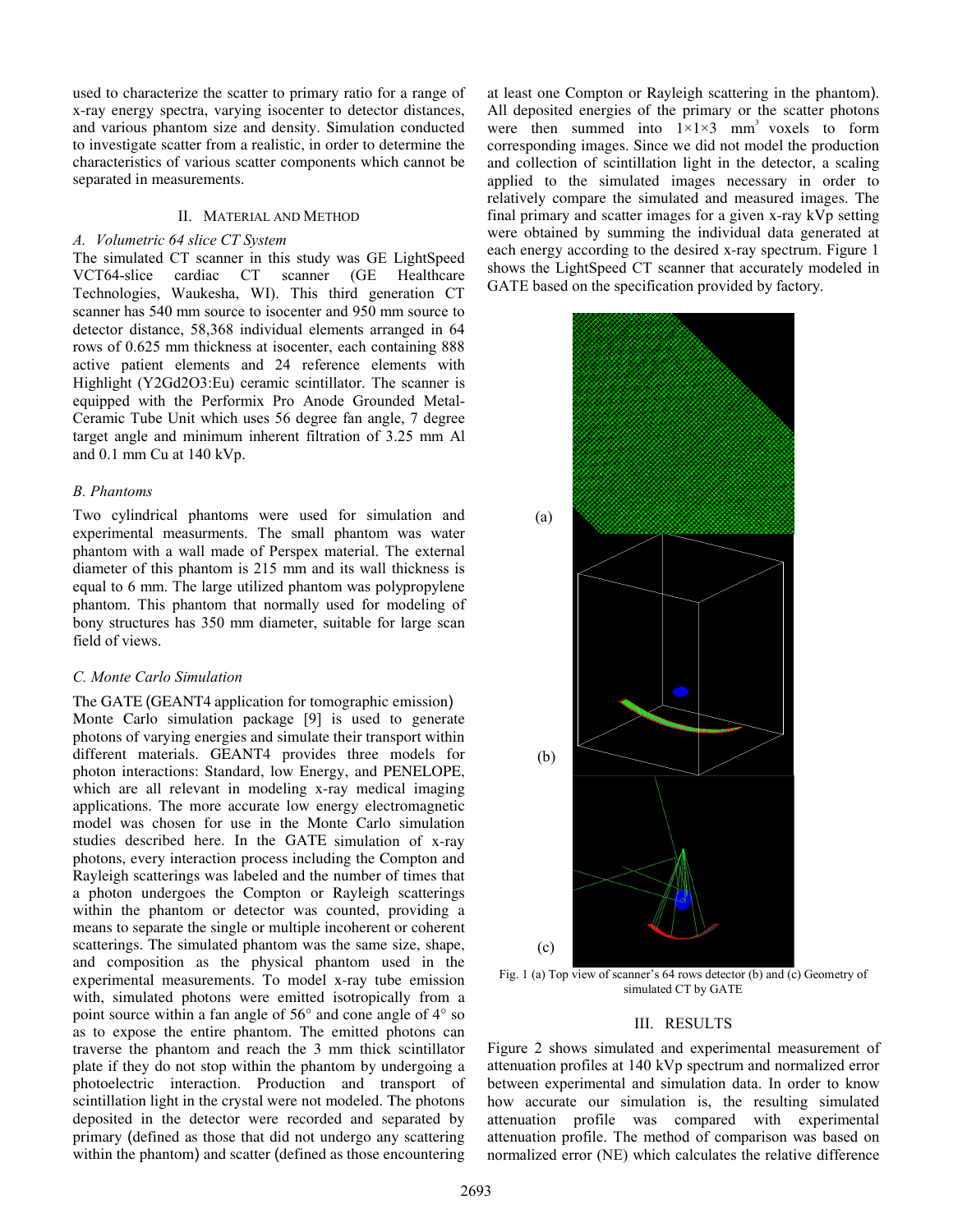between simulation and measurement data. This method has been used as a figure of merit to evaluate differences between two data sets [8].

$$
NE(u, v) = \frac{PMeasured(u, v) - PSimulation(u, v)}{PMeasured(u, v)}
$$

Where u and v are detector element's coordinates,

PMeasured (u, v) and PSimulation (u, v) are the measured and simulated projection data for each detector element. The maximum relative difference between experimental and simulated data (in the region of phantom shadow) was close to  $4\%$ .



Fig. 2. (a) Comparison of attenuation profiles for a uniform cylindrical water phantom using experimental measurements (solid line) and GATE simulations (dash dot line) (b) Normalized error between measurements and GATE simulations.

Figure 3 shows the normalized scatter profile calculated from detector row 32 (the central row) using simulation at different x-ray tube voltages. It should be noted that scatter profile normalized to unit area of scatter in 140 kVp.



Fig. 3. Scattered radiation profile for cylindrical water phantom, at different tube voltages. The curves profile normalized to unit area of scatter in 140 kVp.

Figure 4 shows the normalized scatter profile at different tube voltages for the cylindrical Polypropylene phantom.



Fig. 4. Scattered radiation profile for cylindrical Polypropylene phantom at different tube voltages. Scatter profile normalized to unit area of scatter in 140 kVp.

Tube voltage dependence of the SPR was studied by calculating scatter to primary ratios for different x-ray kVp settings. In this part of simulation, the x-ray energy setting was changed from 80 to 140 with interval of 20 kVp for both water and polypropylene phantoms. We plot simulated SPR at the center of the phantom where the maximum value was achieved as a function of x-ray spectrum in Figure 5 and 6 for different phantom.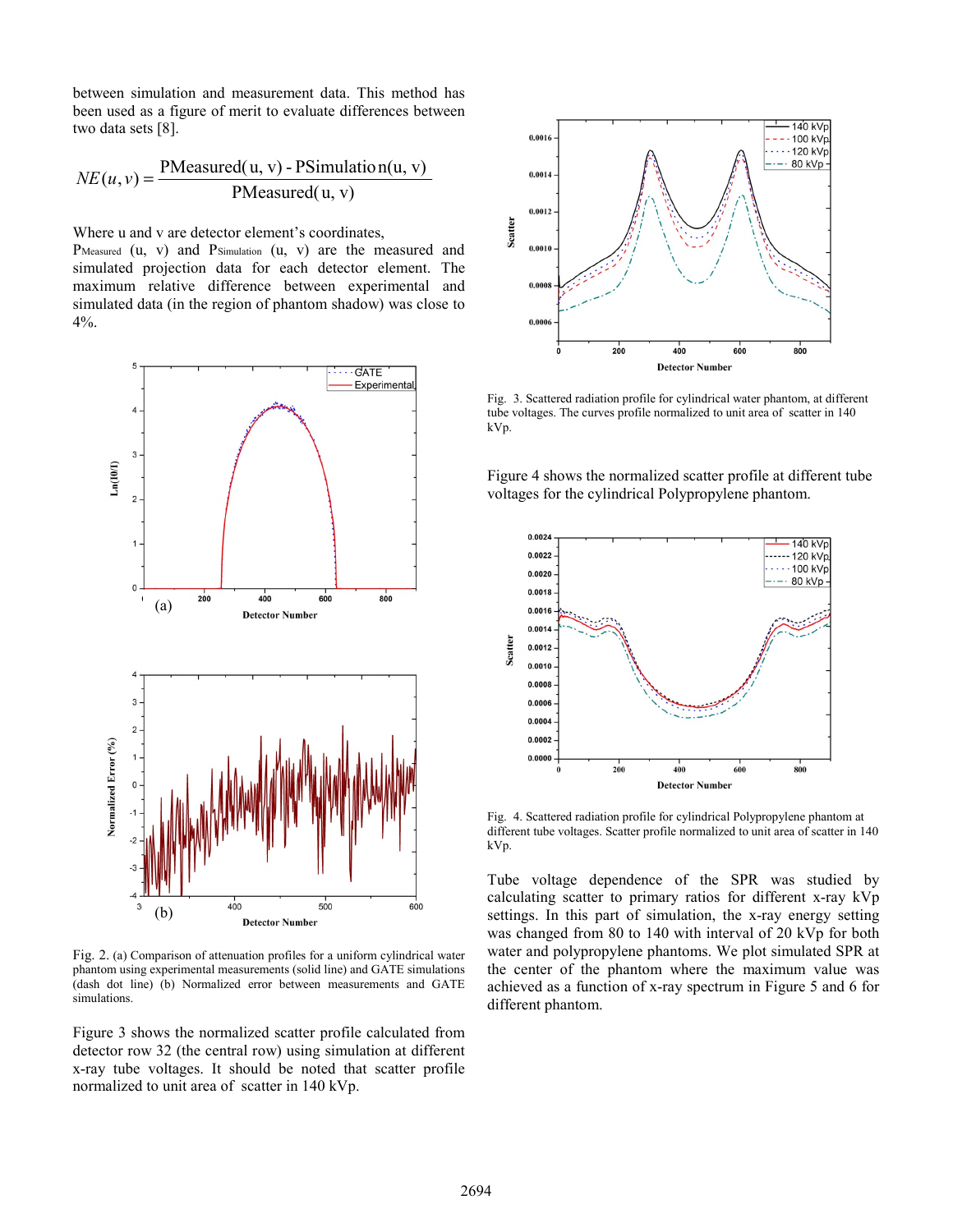

Fig. 5. Simulated SPR profile for cylindrical water phantom, at different tube voltage.

The Polypropylene phantom was used in order to mimic clinical conditions for obese patients.



Fig. 6. SPR profile for cylindrical polypropylene phantom, at different tube voltage.

Figure 7 and 8 shows the comparison of experimental and simulation data in 140 kVp for water and polypropylene phantom. Experimental data was calculated using array blocker method [10].

Table I shows Average normalized error between experimental and simulation profile in different tube voltage and phantom.



Fig. 7. Comparison of SPR curves in 140 kVp for water phantom.



Fig. 8. Comparison of SPR curves in 140 kVp for polypropylene phantom.

TABLE I. AVERAGE NORMALIZED ERROR BETWEEN EXPERIMENTAL AND SIMULATION DATA IN DIFFERENT TUBE VOLTAGE AND PHANTOM

| kVp | Phantom |               |
|-----|---------|---------------|
|     | Water   | Polypropylene |
| 80  | 5.1%    | 4.5%          |
| 100 | 3.7%    | 3.9%          |
| 120 | 2.7%    | 3.3%          |
| 140 | 2.2%    | $1.0\%$       |